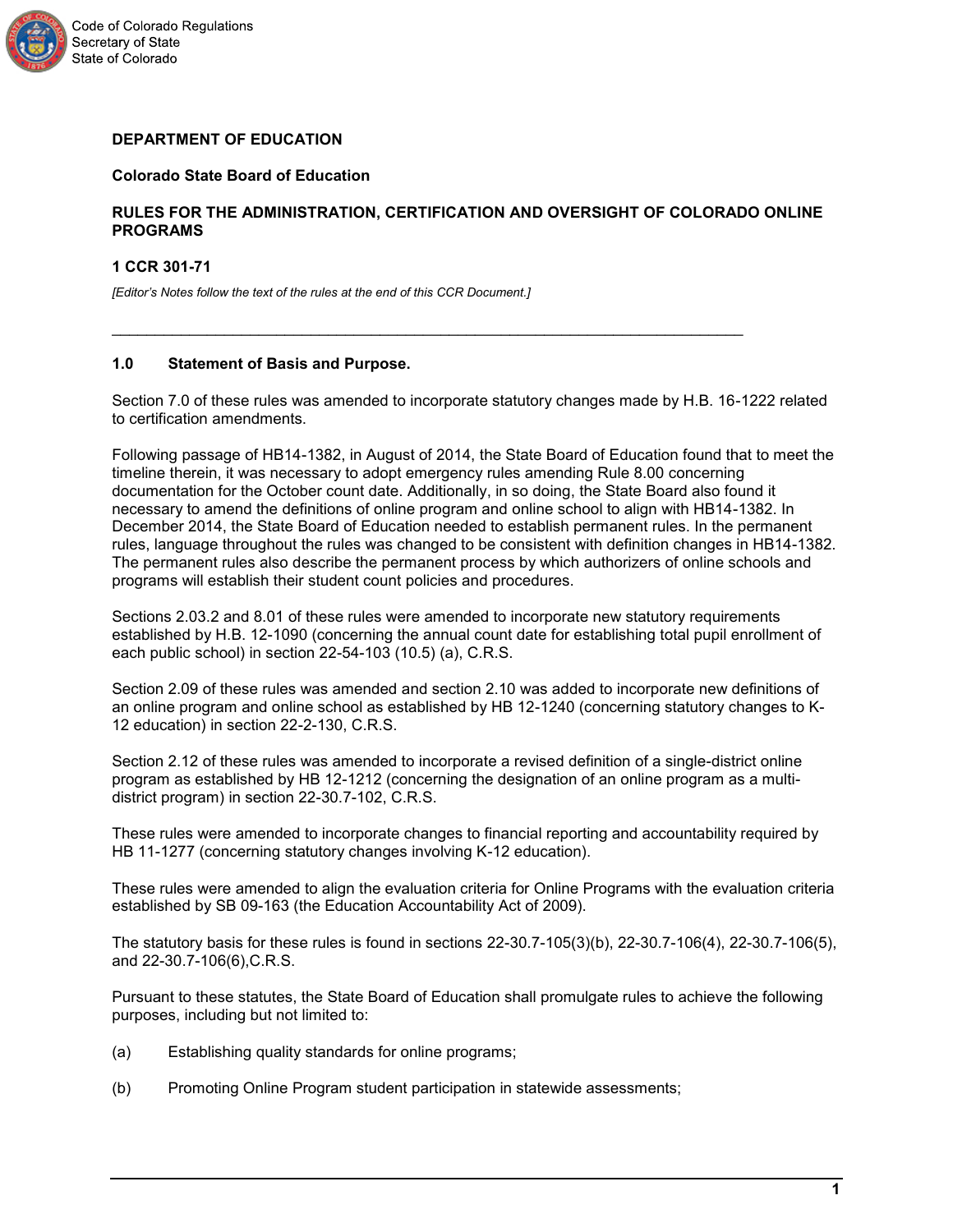- (c) Establishing criteria to be used by the Online Division in certifying Multi-District Online Programs;
- (d) Establishing processes and timelines by which a prospective Authorizer may apply to the Online Division for certification of a Multi-District Online Program;
- (e) Establishing an expedited procedure for the approval or denial of certification for Multi-District Online Programs that were operating as of January 1, 2007;
- (f) Establishing a timeline by which an Authorizer of an online program shall submit a report to the Online Division;
- (g) Establishing a process for responding to a corrective action notice resulting from an audit of annual reporting;
- (h) Providing a process for notification to the State Board with recommendations for actions the State Board may take to address a situation of non-response to a corrective action notice; and
- (i) Establishing a process and timeline for continual review of the Multi-District Online Program after certification.

#### **2.0 Definitions**

- 2.01 "Authorizer" means an entity that authorizes an online program or online school. "Authorizer" shall include a school district, any group of two or more school districts, a board of cooperative services created pursuant to §22-5-104 C.R.S., or the state Charter School Institute established pursuant to §22-30.5-503, C.R.S.
- 2.02 This definition of "complete educational program" is applicable to all public school educational programs that derive their support, in whole or in part, from moneys raised by a general state, county, or School District tax.
	- 2.02.1 "Complete Educational Program" means for the purposes of §22-32-109(2) C.R.S., only, a sequential k-12 program of instruction, managed and operated by a local school district, for the education of a child that is intended to qualify for per pupil revenues under the Public School Finance Act of 1994 and, for children under seventeen years of age, qualifies the child by his or her attendance to be in compliance with Colorado compulsory school attendance laws.
	- 2.02.2 For purposes of §22-32-109(2) C.R.S., the term "Complete Educational Program" shall exclude an online education program as defined by rule 2.10 and which is not delivered in a Learning Center as defined in rule 2.06.
	- 2.02.3 For purposes of §22-32-109(2) C.R.S., the term "Complete Educational Program" shall also exclude a Learning Center as defined by rule 2.06, which is operating in the district pursuant to an MOU negotiated with the district, or pursuant to an order of the State Board of Education under rule 10.07.
- 2.03 "Course Completion Requirements," for the purposes of transcript recording and statistical enrollment reporting, means the student completion of a course based on meeting the Authorizer's approved academic content work and testing requirements.
	- 2.03.1 The course may be counted as having been completed when academic content work, as based upon authorizer accreditation curriculum standards, has been completed.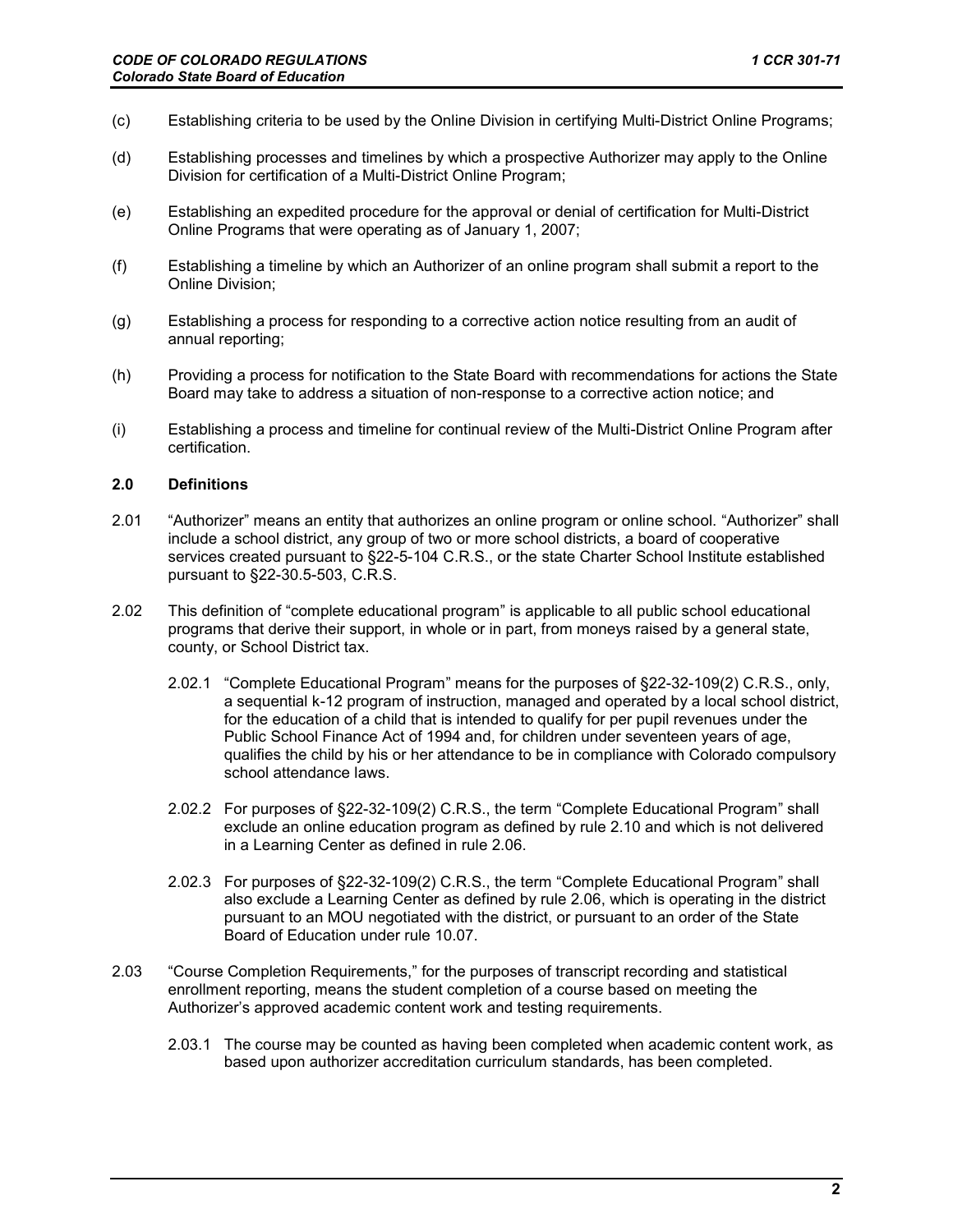- 2.03.2 Any student counted as an enrollment for the pupil enrollment count date, as defined in section 22-54-103 (10.5) (a), C.R.S., must be included in the course completion rate data.
- 2.03.3 For calculation purposes, any student who leaves the course within the first 25% of said course shall not be counted in course completion rates.
- 2.03.4 Mastery or passing a course is not a requirement of course completion, but mastery levels should be consistent with the Authorizer.
- 2.04 "Department" means the Department of Education created and existing pursuant to §24-1-115, C.R.S.
- 2.05 "Learning Center" means a facility in which a consistent group of students meets more often than once per week under the supervision of a Teacher or Mentor for a significant portion of a school day for the purpose of participating in an Online School or Program. A group of Parents and students meeting repeatedly, occasionally, and informally, even if facilitated by a school, shall not constitute a "Learning Center", and a private home shall not be considered a "Learning Center" under any circumstances pursuant to §22-30.7-102 C.R.S.
	- 2.05.1 For purposes of these rules, a "significant portion of the school day for the purpose of participating in an online program" means that students of the Learning Center must be actively participating in the curricula of the certified online program for more than fiftypercent of the school day.
	- 2.05.2 A curriculum that is not part of the certified Online School or Program must be nonreligious and non- sectarian and may only be offered for less than fifty-percent of the school day.
	- 2.05.3 In no event shall the parents or guardians of the students enrolled in the Online School or Program be required to pay tuition on behalf of such students for the Online School or Program at such Learning Center.
- 2.06 "Mentor" means an individual who is responsible for providing supervision at a Learning Center. A "Mentor" shall not be required to be a licensed Teacher but shall, at a minimum, satisfy the requirements specified for a paraprofessional as such requirements are described in the federal law "No Child Left Behind Act of 2001", 20 U.S.C. §6301 et seq.
- 2.07 "Multi-District Online School" means an Online School that serves a student population drawn from two or more school districts.
- 2.08 "Online Division" means the division of online learning created in the Department pursuant to §22- 30.7-103, C.R.S
- 2.09 "Online Program" means a full-time education program authorized pursuant to Title 22 of the Colorado Revised Statutes that delivers a sequential program of synchronous or asynchronous instruction directed by a teacher primarily through online digital learning strategies that provide students choice over time, place, and path, and teacher-guided modality of learning. "Online Program" does not include a supplemental program. Accountability for each student in an online program is attributed back to a designated school that houses the online program. An Online Program with one hundred or more students is an Online School and not an Online Program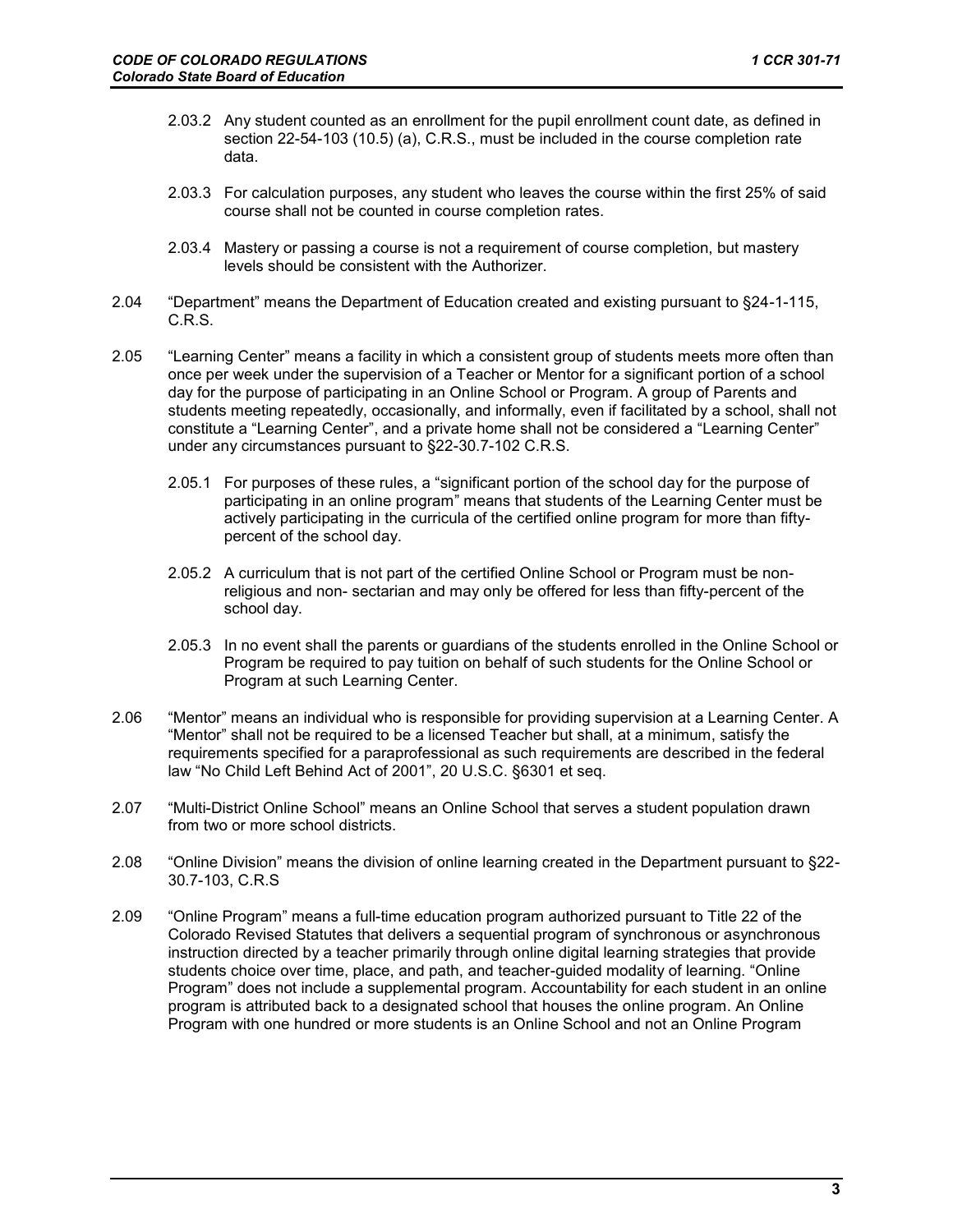- 2.10 "Online School" means a full-time, education school authorized pursuant to Title22 of the Colorado Revised Statutes that delivers a sequential program of synchronous or asynchronous instruction directed by a teacher primarily through online digital learning strategies that provide students choice over time, place, and path, and teacher- guided modality of learning. An Online School has an assigned school code and operates with its own administrator, a separate budget, and a complete instructional program. An Online School is responsible for fulfilling all reporting requirements and is held to state and federally mandated accountability processes.
- 2.11 "Parent" means a biological parent, adoptive parent, or legal guardian.
- 2.12 "Single-District Online Program" means an Online Program that serves only students who reside within a single school district.
- 2.13 "Standard MOU Form" means the standard Memorandum of Understanding Form adopted by the State Board pursuant to section §22-30.7-111 (5) C.R.S.
- 2.14 "State Board" means the State Board of Education created and existing pursuant to section 1 of Article IX of the Colorado State Constitution.
- 2.15 "Supplemental Program" means a program that offers one or more online courses to students to augment an educational program provided by a school, school district, charter school, or board of cooperative services.
- 2.16 "Teacher" means any person who holds a Teacher's license issued pursuant to the provisions of article 60.5 of Title 22, CRS and who is employed to instruct, direct, or supervise the instructional program, "Teacher" includes those persons employed by a charter school as a Teacher pursuant to a waiver granted to the charter school by the State Board pursuant to §22-30.5-105(3), C.R.S., or who are employed by a school district as a Teacher pursuant to a waiver granted to a school district pursuant to §22-2-117, C.R.S.
- 2.17 "Teacher-pupil contact and teacher-pupil instruction" means that time when a pupil is actively engaged in the educational process of a district.

2.17(1) Each local board of education shall define "educational process".

# **3.0 Quality Standards for Online Schools and Programs.**

- 3.01 In supporting and, evaluating Online Schools and Programs, and in certifying Multi-District Online Schools, the Online Division will provide guidance related to, and use the following Quality Standards.
- 3.02 Consistent with its Authorizer or school district, Online Schools and Programs shall meet or exceed the following quality standards in the administration of program and delivery of curriculum:
	- 3.02.1 The Online School or Program involves representatives of the Online School or Program's community, as well as staff, in a collaborative process to develop and communicate the Online School or Program's vision, mission, goals and results, in a manner appropriate to the online model for that school or program. The Online School or Program provides leadership, governance, and structure to support this vision and these supports are used by all staff to guide the decision-making.
	- 3.02.2 [Expired 05/15/2011 per Senate Bill 11-078]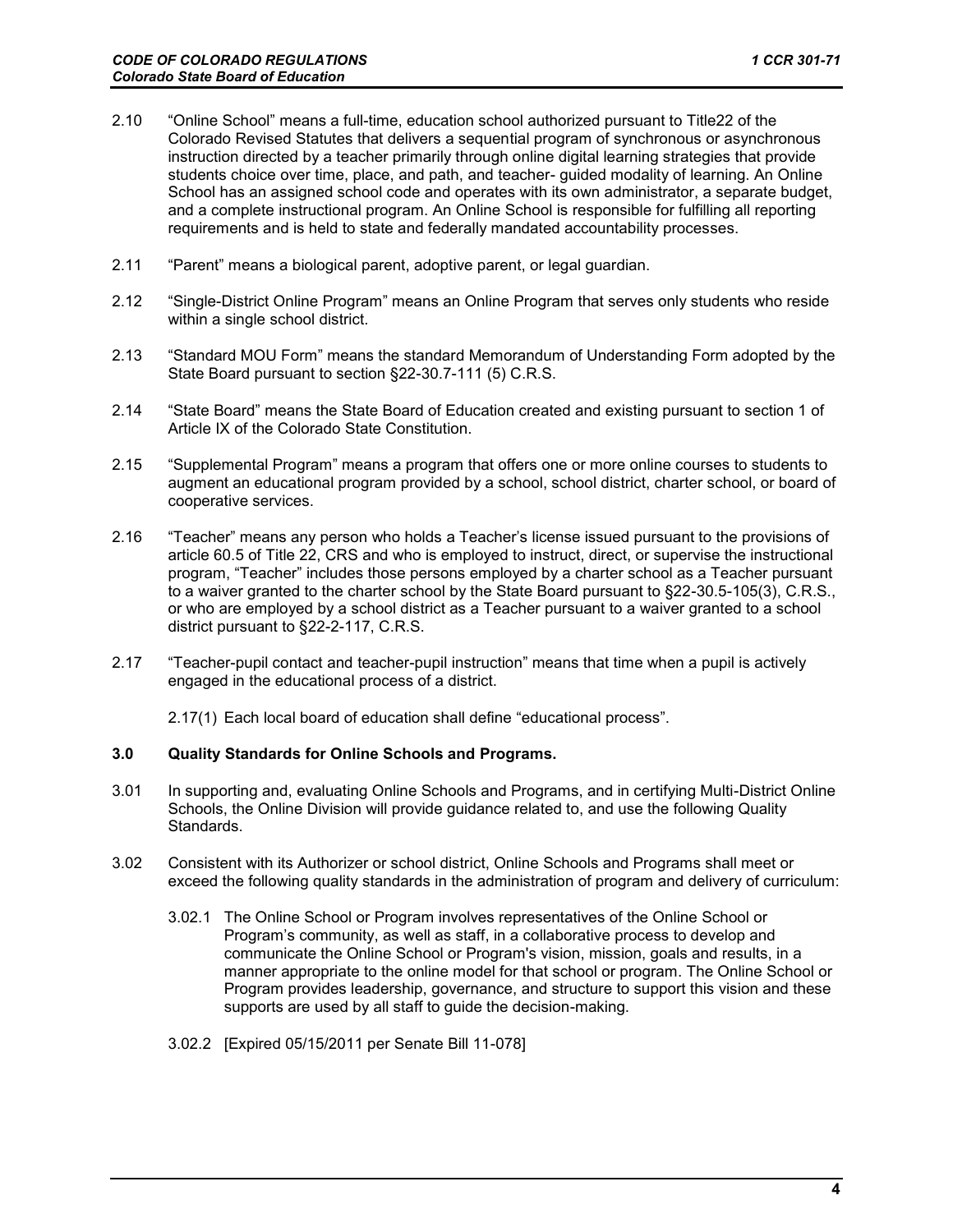- 3.02.3 The Online School or Program has, or has a plan and timeline in place to accomplish, the technological infrastructure capable of meeting the needs of students and staff, and of supporting teaching and learning. The Online School or Program uses a variety of technology tools and has a user-friendly interface. The Online School or Program meets industry accepted accessibility standards for interoperability and appropriate access for learners with special needs. Technological support structures and programs are in place to reduce barriers to learning for all students.
- 3.02.4 The Online School or Program has, and implements, a technology plan that includes (but is not limited to) documentation that all students and Parents know and understand acceptable use of the internet in accordance with all federal and state statutes. When providing direct services (for example, ISP, computer equipment or "at location") to students, the Online School or Program will use filtering software to prevent access to inappropriate materials.
- 3.02.5 Online Schools and Programs must comply with all statutory requirements, including the existing budgetary reporting procedures under state law, as well as being consistent with the format required by the authorizing entity. Budgets and accounting records must be transparent, open to the public, and demonstrate support of student academic achievement.
- 3.02.6 Online School or Program demonstrates levels of attainment of statewide performance indicators that meet expectations established by the Department's annual performance review as described in §22-11-210, C.R.S.
- 3.02.7 The Online School's or Program's Teachers use ongoing, research based formative and summative assessments to measure student academic performance. Students have varied opportunities to demonstrate mastery of skills, show academic progress, and receive meaningful feedback on their learning.
- 3.02.8 An Online School or Program has a policy regarding course completion.
- 3.02.9 An Online School or Program follows policies for tracking enrollment, attendance, participation, and truancy. The policy includes documentation of Teacher / student interaction.
- 3.02.10 The Online School or Program has a policy, and the infrastructure to store, retrieve, analyze and report, required student, Teacher, financial, and other required data collections.
- 3.02.11 The Online School or Program has a policy providing guidance counseling services as appropriate to grade level and student need.
- 3.02.12 The Online School or Program has a policy guiding school/home communication about student and program progress, program governance, and program accountability that is relevant, regular, and available in native language where reasonable.
- 3.02.13 Instructional strategies, practices, and content address various learning needs and styles of students. The Online School or Program uses a body of evidence to identify advanced, under- performing, economically disadvantaged, or other special needs students. The Online School or Program will work with its Authorizer to ensure that support structures and programs, including but not limited to, Title I, ESL, Special Ed., and Gifted and Talented, are integrated into the school's instructional program to promote and support student learning.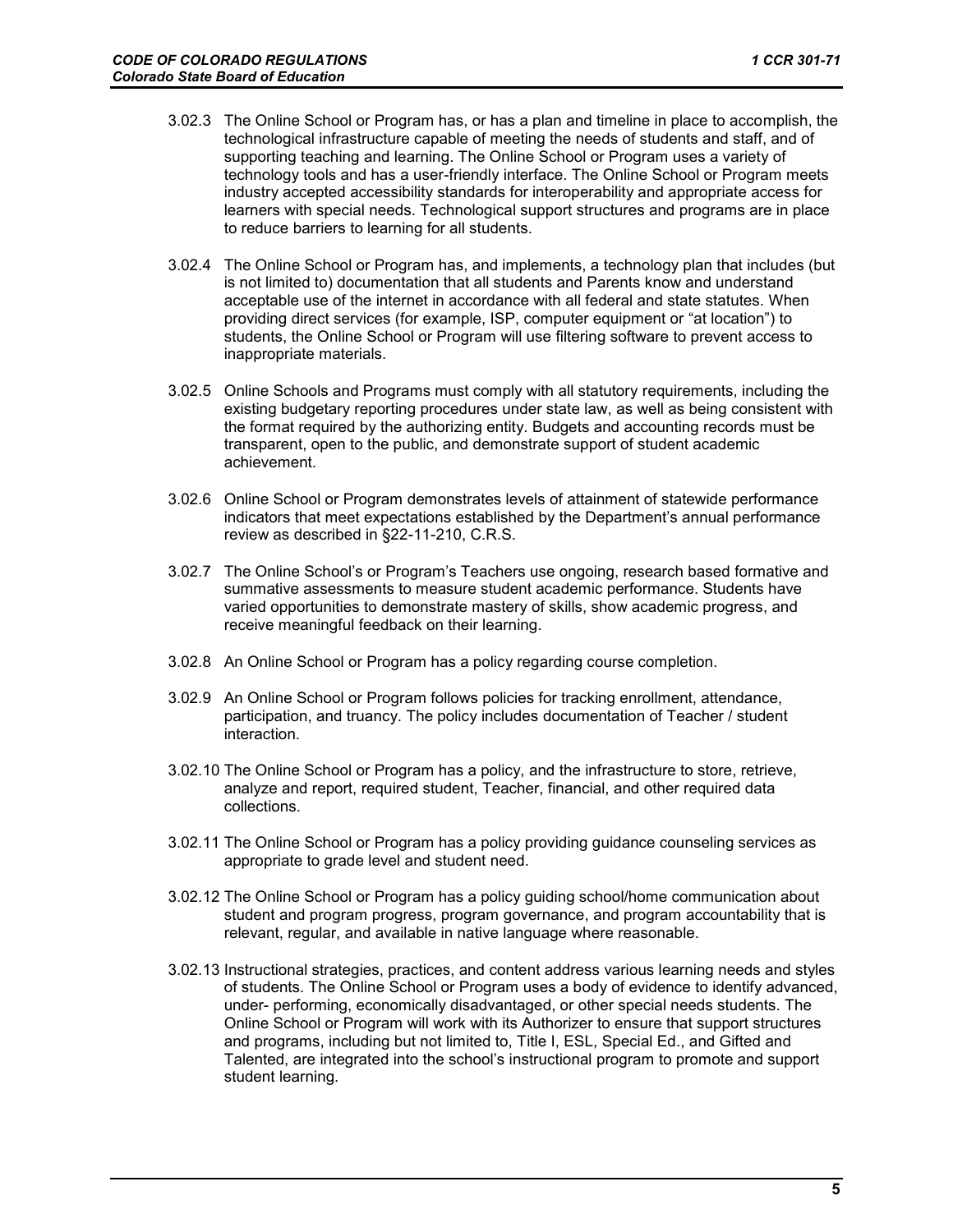- 3.02.14 The Online School or Program evaluates the degree to which it achieves the goals and objectives for student learning. There is a systematic process for collecting, disaggregating, managing, and analyzing data that enables the Online School's or Program's leadership, Teachers, Parents, students, community members and other stakeholders to determine areas of strength and challenge. The data collected are analyzed using a systems approach, and the analysis includes the use of the school performance reports required pursuant to §22-11-503, C.R.S
- 3.02.15 The Online School or Program shall ensure that background checks in accordance with law are performed on all volunteers and paid staff, including but not limited to Mentors, Teachers, Administrators, or any other persons in unsupervised contact with the student, except Parents supervising their children's educational program.

#### **4.0 Multi-District Online School Application Criteria**

- 4.01 The Certification of the Online School does not constitute approval of operations for the Online School. The approval of the Online School is the responsibility of the Authorizer. The Online School may begin student instruction and operations only after approval by the Authorizer and receipt of certification from the Department.
- 4.02 The Authorizer of the Multi-District Online School must include in its application evidence of adequate resources and capacity to oversee the Online School, or evidence of a plan and timeline demonstrating that adequate resources and capacity for oversight of the Online School will be in place by the beginning of student instruction. Capacity will be determined based upon the following components:
	- 4.02.1 Curriculum and instruction;
	- 4.02.2 Use of software applications and technology;
	- 4.02.3 Data gathering analysis and reporting;
	- 4.02.4 Human resources management;
	- 4.02.5 Financial management, facilities management, and risk management.
	- 4.02.6 Other relevant public education administrative functions as submitted by the Multi-district Online School, to be reviewed as appropriate by the Unit of Online Learning of CDE.
- 4.03 The Authorizer, in its application, will document and verify an acceptable level of compliance by the Online School to the quality standards as listed in §3.02 of these rules.
	- 4.03.1 For new Online Schools the Authorizer, in its application, will provide evidence of a plan and timeline that the quality standards will be met as listed in §3.02 of these rules.
- 4.04 The plan for operating and monitoring the Online School must be agreed to by the Authorizer and the principal, director, charter school governing board, or other chief administrator of the Multi-District Online School, and must be included with the application. The plan must include specific information on how the following items are addressed in the delivery of the Online School:
	- 4.04.1 A statement of the Online School's vision, mission and goals;
	- 4.04.2 The organizational structure and governance of the Online School, including governing board and School policies and procedures, including procedures for public access to records;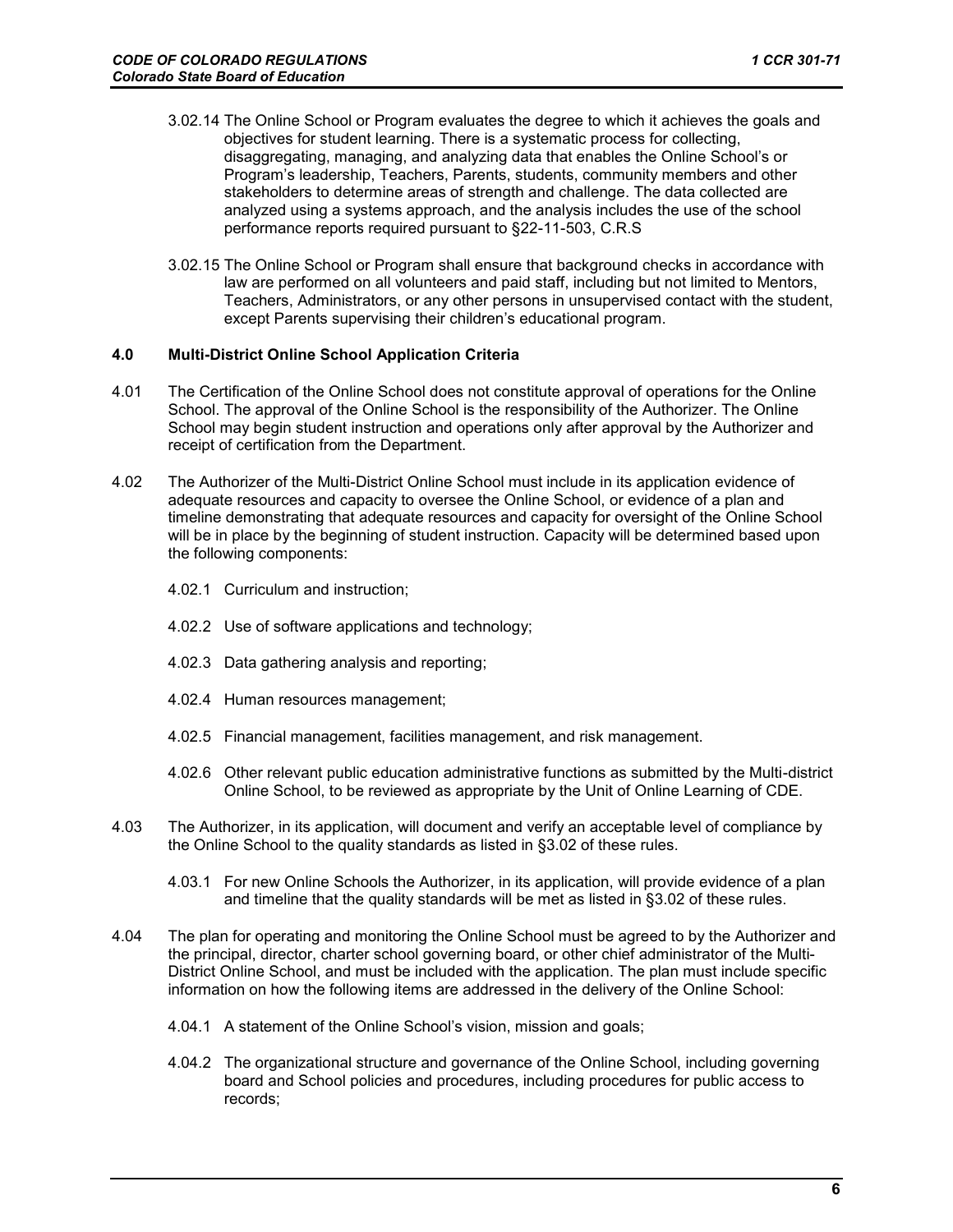- 4.04.3 Equitable access for all students, within the parameters for operating and monitoring the Multi-District Online School;
- 4.04.4 Guidance counseling services for all students enrolled in the Multi-District Online School in accordance with Authorizer policy;
- 4.04.5 Student academic credit policies consistent with the Authorizer;
- 4.04.6 Student achievement and attendance policies, including the monitoring of graduation and dropout rates as well as Course Completion rates pursuant to the policy referenced in §3.02.8 of these rules and the definition as defined in rule 2.04;
- 4.04.7 Student records policies and procedures consistent with the Authorizer pursuant to SB-07-215;
- 4.04.8 Student admission and placement policies and procedures;
- 4.04.9 Staff development plans;
- 4.04.10 Student services including tutorial support consistent with the Authorizer;
- 4.04.11 Staff, student, and parent handbooks;
- 4.04.12 Employment and contractor policies and procedures;
- 4.04.13 Annual budgeting and finance practices;
- 4.04.14 Facility plans, including any contemplated physical sites;
- 4.04.15 Risk management, including school safety, staff policies, and background checks for all employees as required by law;
- 4.04.16 Data development analysis and reporting; and
- 4.04.17 Policies and procedures for facilitating communication between the Multi-District Online School, Parents, community, and school districts in which students that are enrolled in the Multi-District Online School reside.
- 4.05 The Authorizer will include in its application a list of the Learning Centers for which an MOU has been agreed upon by the local school district and the Online School, including the name, address, facility contact, and telephone number for each, and evidence of compliance by the Learning Center with section §2.06 of these rules.

## **5.0 Procedure and Timeline for Multi-District Online School Certification by the State Board.**

- 5.01 Authorizers must submit applications for certification of Multi-District Online Schools to the Online Division at the Department.
- 5.02 For Multi-District Online Schools intending to begin operations on or after the 2009-2010 school year, submissions will be reviewed twice a year, with submissions accepted no later than January 2nd and April 1st (or closest business day thereafter) of each year. A decision will be made based upon rubrics established by the Online Division.
- 5.03 The response will be given to the Authorizer within sixty days of January 2nd and April 1st (or closest business day thereafter) with detailed reasons for denial if applicable.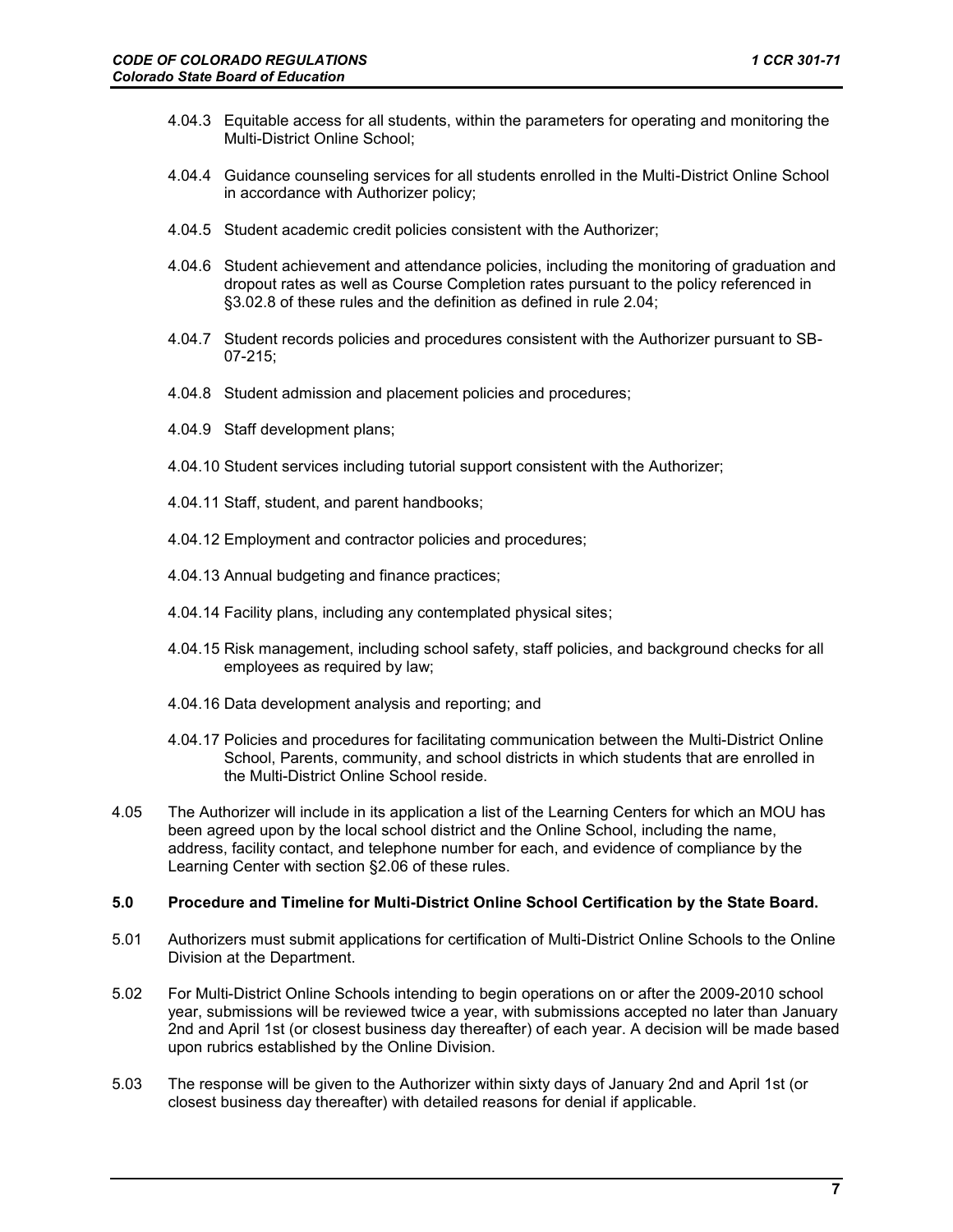# **6.0 Procedure and Timeline for Submitting Annual Financial and Accounting Report**

- 6.01 Pursuant to § 22-30.7-109.5, C.R.S., each Online School that is not a charter school shall submit to its Authorizer an annual financial and accounting report, which the Authorizer shall submit to the Department on or before December 31st of each year, or up to sixty days later, if an extension is requested pursuant to § 29-1-606 (4), C.R.S. Said report shall be submitted in accordance with 1 CCR 301-39, Amended Rules for Administration of Public School Finance, in section 2254-R-7.00.
- 6.02 Online Schools that are charter schools and already submit the financial information required pursuant to § 22-30.5-112(7), C.R.S., may submit a single financial report to satisfy requirements of § 22-30.7-109.5, C.R.S.

# **7.0 Timeline and Procedure for the Amendment of a Certification of a Multi-District Online School**

- 7.01 A Multi-District Online School shall notify its authorizer and the Online Division within the Department of any intent to amend the program's application for certification to expand grade levels served by the program or school,
- 7.02 If the Department concludes that the Online School should not be permitted to amend its application for certification to expand grade levels served by the program or school, based on the Quality Standards for Online Schools and Programs outlined in section 3.02 of these rules, the Department shall notify the Authorizer of the Online School of its decision within thirty (30) days after receiving the notification from the Online School. The Authorizer shall then have thirty (30) days to appeal the Department's decision to the State Board, pursuant to the State Board's administrative policies.

### **8.0 Process for Documenting Students Enrolled in an Online Program or Online School**

- 8.01 Pursuant to HB14-1382,.a student participating in an Online program or Online school is subject to the compulsory attendance requirements as provided in article 33 of the Colorado Revised Statutes and is deemed to comply with the compulsory attendance requirements through participation in an online program or online school. Each online program and online school must document a student's compliance with compulsory attendance requirements during the official count window.
	- 8.01.1 For the 2015-16 school year and thereafter, Authorizers must adopt policies tracking student enrollment, attendance, and participation as set forth in 3.02.9 above and may document students' attendance and participation in educational activities in a manner the Authorizer deems appropriate to support student learning. Acceptable forms of documentation include, but need not be limited to, assessment, orientation, and induction activities, in-person educational instruction; and synchronous and asynchronous internetbased educational activities. On a form provided by the Department, the Authorizer must provide Assurances to the Department of the Authorizer's verification of the students' attendance and participation in the Online Program or Online School. Beginning in the 2015-16 school year, authorizers of online schools or programs need to provide these assurances to the Colorado Department of Education no later than two weeks prior to the first day of the October count window. Once an authorizer has provided these assurances, the department will assume the authorizer plans to continue to use the policies identified in their assurance form. Annual submission is not required, however, resubmission to the department per the above timeline is required if/when the authorizer wishes to change their count policy.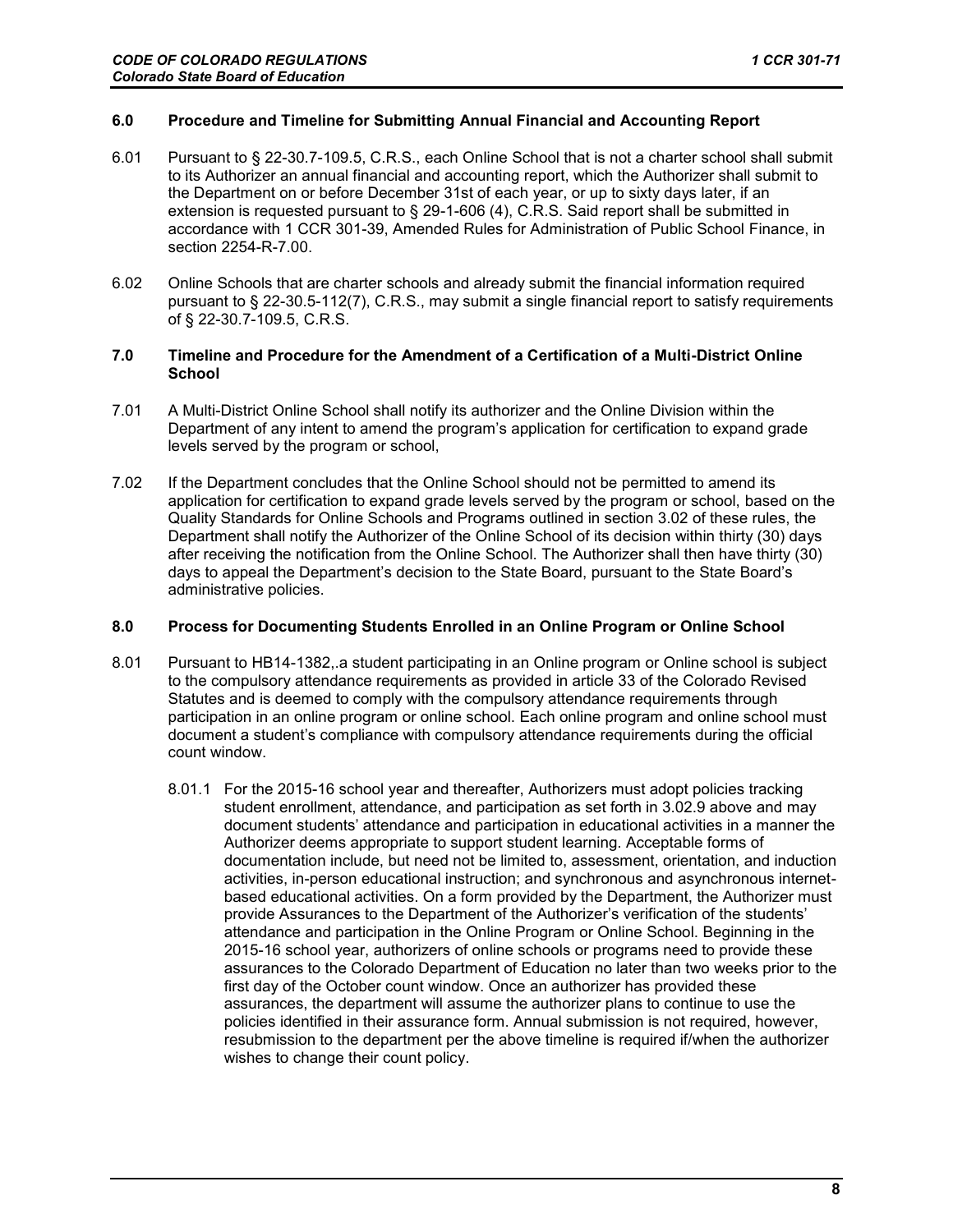- 8.02 Thereafter, the determination of full-time or part-time status is based upon the minimum number of hours provided for a student to receive instruction. Minimum hours can be based on the number of hours per day (or week) required to earn an equivalent number of credits in a traditional classroom setting.
- 8.03 The Online School or Program must have a calendar that reasonably aligns with the beginning date of the school year of the Authorizer that operates it or has been approved for an alternative calendar by the Authorizer and the Department.
- 8.04 A full time student must have a schedule that provides for a minimum of three hundred and sixty (360) hours of teacher-pupil instruction per semester to receive full-time funding pursuant to 2254- R-5.04(3).
- 8.05 A part time student must have a schedule that provides for a minimum of ninety (90) hours of teacher-pupil instruction per semester to receive part-time funding pursuant to 2254-R-5.06(3).
- 8.06 An Online School or Program must verify and document student residency in the State of Colorado upon enrollment and annually thereafter and retain a copy of the document or written statement offered as verification in the student's mandatory permanent record. Colorado residency is determined by the student and Parent or legal guardian currently residing within the State of Colorado boundaries, except for students of military families pursuant to §8.06.5 of these rules. Reasonable evidence of residency may be established by documentation including, but not limited to, any of the following:
	- 8.06.1 Property tax payment receipts;
	- 8.06.2 Rent payment receipts;
	- 8.06.3 Utility service payment receipts; or
	- 8.06.4 Written Statement of Residency executed by the student's parent/guardian. The written statement of residency should follow §1-2-102(a) and (b) C.R.S. and may be satisfied by a statement such as: "I\_\_\_\_\_\_\_\_\_\_\_\_\_\_\_\_\_\_\_\_, swear and affirm under penalty of perjury that I am a resident of the State of Colorado.
	- 8.06.5 A member or dependent of a member of the United States Armed Services shall be eligible to participate in an Online Program, notwithstanding the length of his or her residency, upon moving to Colorado on a change of station basis.
	- 8.06.6 A member or dependent of a member of the United States Armed Services shall be eligible to participate in an Online Program, upon moving out of Colorado on a change of station basis as long as the member of the United States Armed Services qualifies for Colorado residency.
	- 8.06.7 In order to meet residency requirements, a member or dependent of a member of the United States Armed Services must maintain Colorado as their state of legal residence for tax purposes, and voters must maintain Colorado voter registration.
- **9.0 (Reserved)**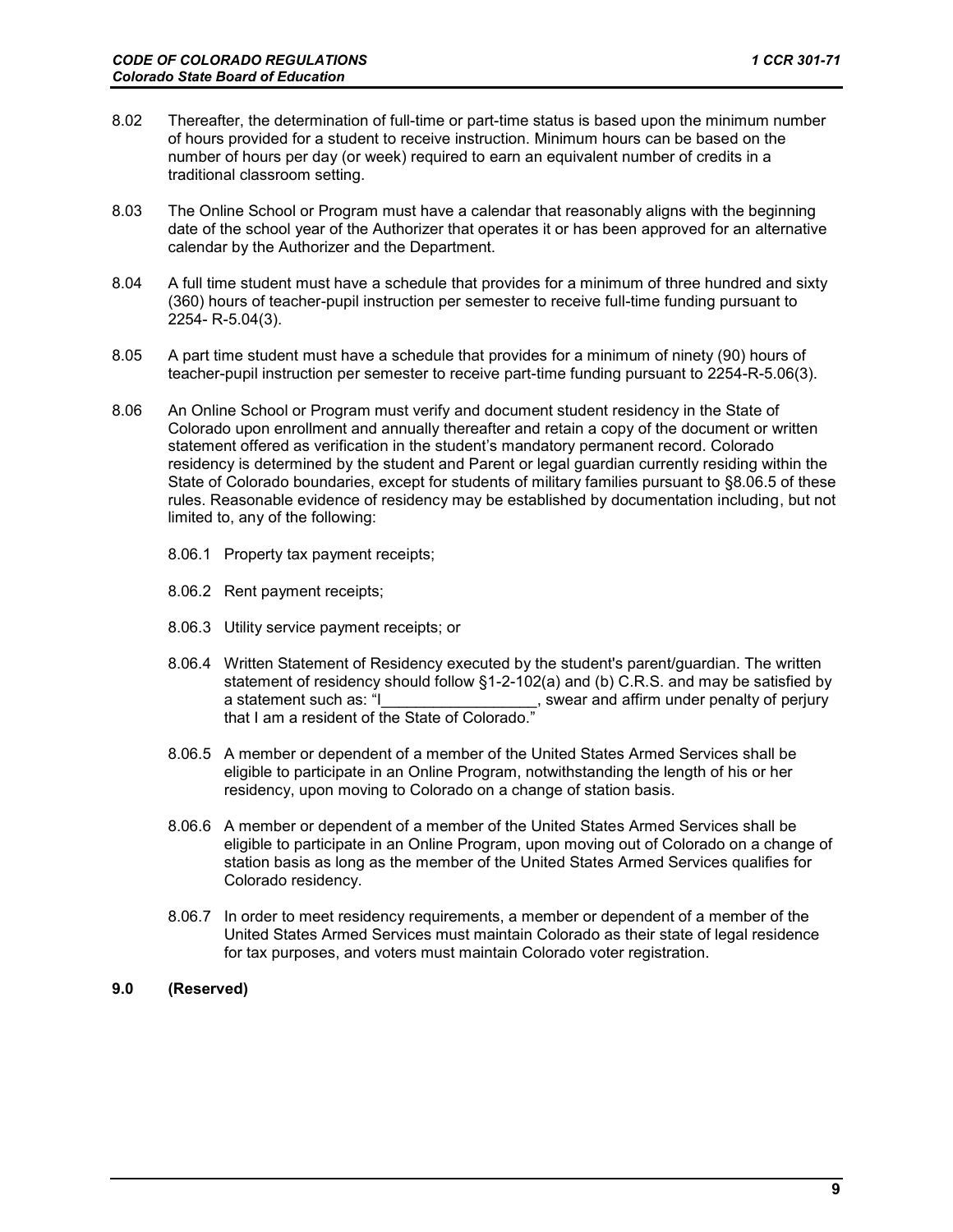### **10.0 Notice and Right of Appeal for Refusal to Enter into an MOU agreement.**

- 10.01 A school board may refuse to enter into a memorandum of understanding with a Multi-District School only on the following grounds:
	- 10.01.1 If the Standard MOU Form provided by the Multi-District School failed to satisfy the requirements of §22-30.7-111(1)(b), C.R.S.; or
	- 10.01.2 If the school board reasonably determines that the Multi-District School is contrary to the best interests of the pupils, parents, community, or school district.
	- 10.01.3 The school district shall be required to state its reasons for determining that the Multi-District School is contrary to the best interests of the pupils, parents, community or school district.
- 10.02 If a school board refuses to enter into a memorandum of understanding for the operation of a Learning Center, it must provide the applicant with a detailed statement of refusal. The applicant may appeal the decision of the school board to the State Board by submitting a notice of appeal to the State Board within fourteen days after receipt of notice of the school board's decision. The applicant shall include a brief statement in the notice of appeal of the reason(s) it contends the school board's denial was in error. The appeal will proceed in accordance with the scheduling order to be issued by the Department on behalf of the State Board.
- 10.03 Pursuant to the timeline set forth by the State Board order,
	- 1. The applicant shall submit a brief in support of the appeal to the State Board and the school board shall submit a brief in opposition to the appeal.
	- 2. The applicant may submit a reply brief to the State Board after the school board submits its brief in opposition to the appeal.
	- 3. The State Board, in its sole discretion, may request an oral presentation on the matter.
- 10.04 Within forty-five days after receipt of the notice of appeal by the State Board, and after reasonable public notice, the State Board shall review the decision of the local board of education and make its findings. The State Board's review of the decision shall be without a hearing; except that the State Board may, in its discretion, choose to request oral presentations from the parties.
- 10.05 If the State Board finds that the local board's decision was contrary to the best interests of the pupils, parents, community, or school district, the State Board shall issue an order directing the school district to enter into a final memorandum of understanding with the Multi-District Online School regarding the placement of one or more Learning Centers within the school district and to use the Standard MOU Form provided pursuant to §22-30.7-111 C.R.S.
- 10.06 The Memorandum of Understanding must be entered into by the District within thirty days after receipt of the State Board's order.
- 10.07 If the State Board finds that the local board's decision was in the best interest of the pupils, parents, community, or school district, the State Board will issue a notice to uphold the decision of the local board.
- 10.08 The decision of the State Board shall be final and not subject to further agency appeal.